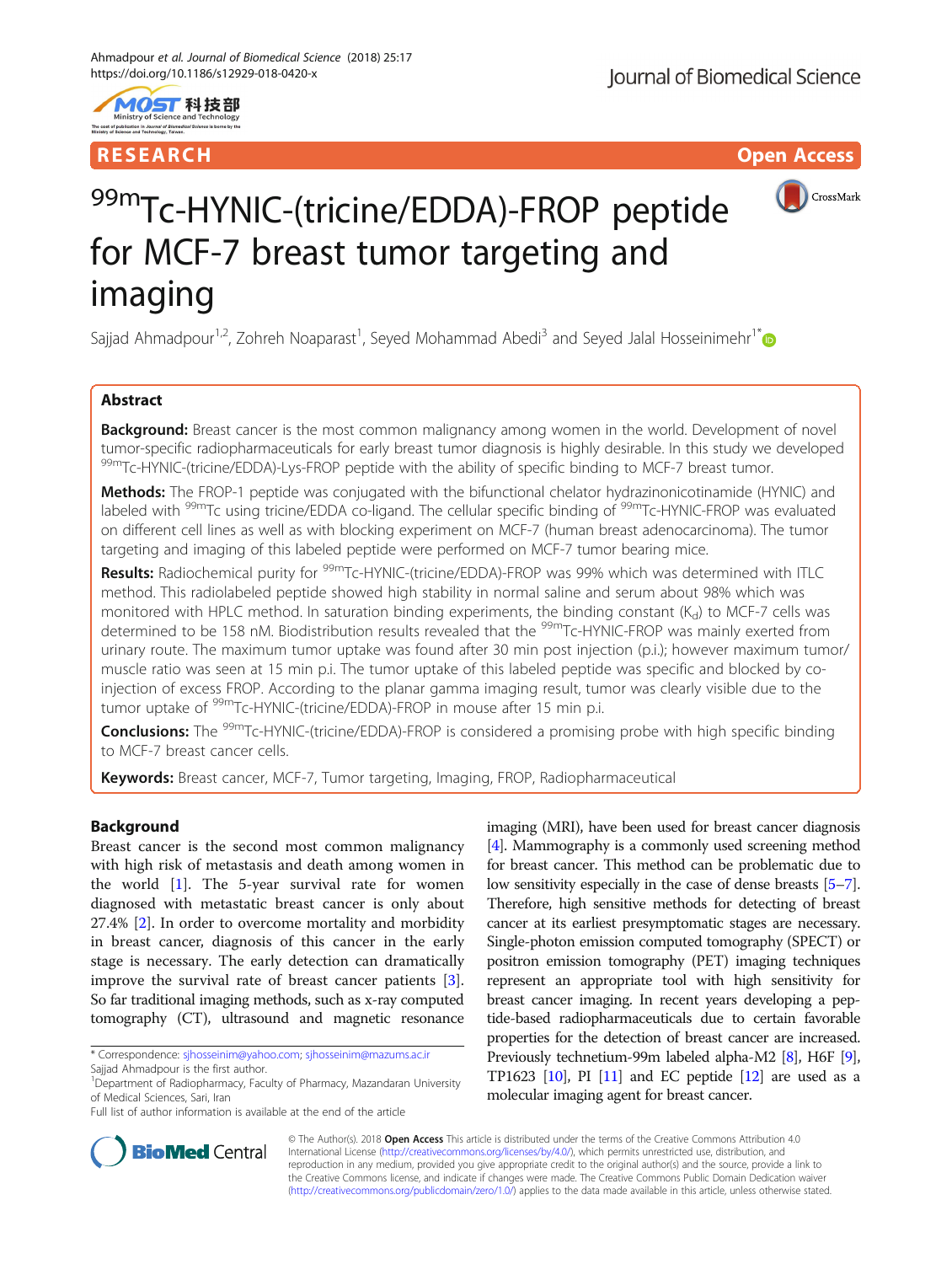A 12-amino-acid FROP-1 peptide as tumor cell binding peptide was identified through phage display system by Sabine Zitzmann research group [\[13\]](#page-9-0). FROP-1 peptide consists of Glu<sup>1</sup>-As<sup>2</sup>-Tyr<sup>3</sup>-Glu<sup>4</sup>-Leu<sup>5</sup>-Met<sup>6</sup>-Asp<sup>7</sup>-Leu<sup>8</sup>-Leu $\rm{^9}$ -Ala $\rm{^{10}}$ -Tyr $\rm{^{11}}$ -Leu $\rm{^{12}}$  amino acids that significantly has ability binding to the various type of the cancer cell lines, especially thyroid cancer cells FRO82–2 and MCF-7 breast cancer cells. Previously this research group labeled FROP-1 peptide with iodide radioisotopes  $(^{131}I$  and  $^{125}I)$ [[13](#page-9-0)] and also <sup>111</sup>In radionuclide [\[14\]](#page-9-0) for in vitro and in vivo evaluation of FROP-1 binding to MCF-7 cell line.<br><sup>99m</sup>Tc is one of the most commonly used radionuclides

in the clinic. The popularity of this radionuclide is due to its appropriate half-life and excellent radiochemical properties that make it suitable for peptide-based nuclear imaging. The use of a HYNIC as a bifunctional chelating ligand for the labeling of a various biomolecules, including antibodies and peptides has received considerable interest [[15](#page-9-0), [16](#page-9-0)].

In radiolabeling method, the nature and location of a chelating moiety within a peptide molecule can influence on its receptor-binding. To avoid possible interference of the radionuclide with the binding region of peptides, the spacer is incorporated between the binding site and the chelating moiety. For completing the coordination sphere of the technetium core in 99mTc-HYNIC the presence of the co-ligand is required. The stability, lipophilicity, clearance property, and protein binding potency of the radiolabeled compounds are affected by the type of a co-ligand [\[17](#page-10-0)]. In the labeling process, co-ligands tricine and EDDA could be used separately or together via the exchange labeling method.

In Zitzmann and Mire research, since the labeling method and pharmacokinetics characterization of FROP-1 radiopeptide derivatives have problems of slow binding capacity and insufficient in vivo accumulation, and furthermore with respect to the effect of the type of chelator and co-ligand on radiopharmaceutical's pharmacokinetic [[18,](#page-10-0) [19\]](#page-10-0) and tumor targeting in animal model  $[20]$  $[20]$ , we decided to modify FROP-1 peptide through practicing HYNIC chelator. This modification is leading to some advantages including a well-defined chemistry, ability for post conjugation labeling, the ability of storing for later radiolabeling process and production of a stable complex with  $99m$ Tc radionuclide [[21\]](#page-10-0) which has high popularity in nuclear medicine due to the suitable photonic characterization. Therefore in this study, we radiolabeled FROP-1 peptide through practicing HYNIC as a chelating moiety (at the C-terminus) and Lys residue as a spacer in order to develop a <sup>99m</sup>Tc-HYNIC-(tricine-EDDA)-Lys-FROP for the targeting of the MCF-7 breast cancer cells.

# **Methods**

## **Materials**

The 12-amino acid FROP peptide with HYNIC conjugation at C-terminus (EDYELMDLLAYLK-(HYNIC)) was purchased from Prote-Genix (France). Tricine (N-[tris-(hydroxymethyl) methyl] glycine), ethylene diamino diacetic acid (EDDA), trifluoroacetic acid (TFA) and tin (II)-chloride dihydrate, were obtained from Sigma (St. Louis, MO, USA). Acetonitrile (HPLC grade), sodium succinate dihydrate and methyl ethyl ketone (MEK) were purchased from Merck (Darmstadt, Germany). Solutions were prepared by standard procedures and using high quality water. Sodium pertechnetate (<sup>99m</sup>TcO<sub>4</sub>Na) was obtained from commercial <sup>99</sup>Mo/<sup>99m</sup>Tc generator (Pars Isotope, Tehran, Iran). The radiochemical purity was performed by instant thin layer chromatography (ITLC) with different mobile phases using a Lablogic mini scan TLC scanner (Sheffield, UK) and Laura image analysis software. A NaI (Tl) gamma detector (Delshid, Tehran, Iran) was used for measurement of radioactivity. Reversed phase-HPLC was performed on a Knauer HPLC systems (Knauer HPLC, Berlin, Germany) using a Lablogic radioactivity gamma detector with a Eurospher  $100-5$  C-18,  $4.6 \times$ 250 mm (Knauer, Berlin, Germany) column with a precolumn (Knauer HPLC, Berlin, Germany). MCF-7 (breast cancer), SKOV-3 (ovarian cancer), PC-3 (prostate cancer), A-549 (non-small cell lung cancer), T47D (breast cancer) and HFFF2 (normal human fibroblast) cell lines were obtained from the Iranian Pasteur Institute and the National Center of Genetic and Biological Reserves of Iran. Dulbecco's DMEM high glucose culture, fetal bovine serum (FBS), penicillin–streptomycin and trypsin solution were purchased from Gibco (UK) and Biosera (UK). All cell lines were grown in Dulbecco's DMEM high glucose culture media with 10% fetal bovine serum (FBS) in tissue culture flasks in humidified air containing 5%  $CO<sub>2</sub>$  at 37 °C until a sufficient number of cells were available. Confluent cultures were harvested by employing a trypsin solution (Biosera, UK).

## Radiolabeling

For radiolabeling, HYNIC-FROP peptide (10 μg) was incubated with 50 μL tricine solution (10 mg tricine in 50 μL succinate buffer with pH 6.5) and 100 μL succinate buffer. This mixture reaction was shaken and then 25 μL of tin (II) solution (2 mg/1 mL in nitrogen-purged 0.1 M HCL) was added. After adding of the 5 mCi (185 MBq) fresh  $\frac{99 \text{m}}{\text{TCO}_4}$ Na and then 150 µL EDDA solution (5 mg EDDA) the mixture reaction heated for 20 min at 95 °C.

The radiochemical purity was determined by instant thin layer chromatography (ITLC) in different mobile phases such as methyl ethyl ketone (MEK), acetonitrile/ water (50/50) and citrate solvent (0.1 M, pH 5.2) using a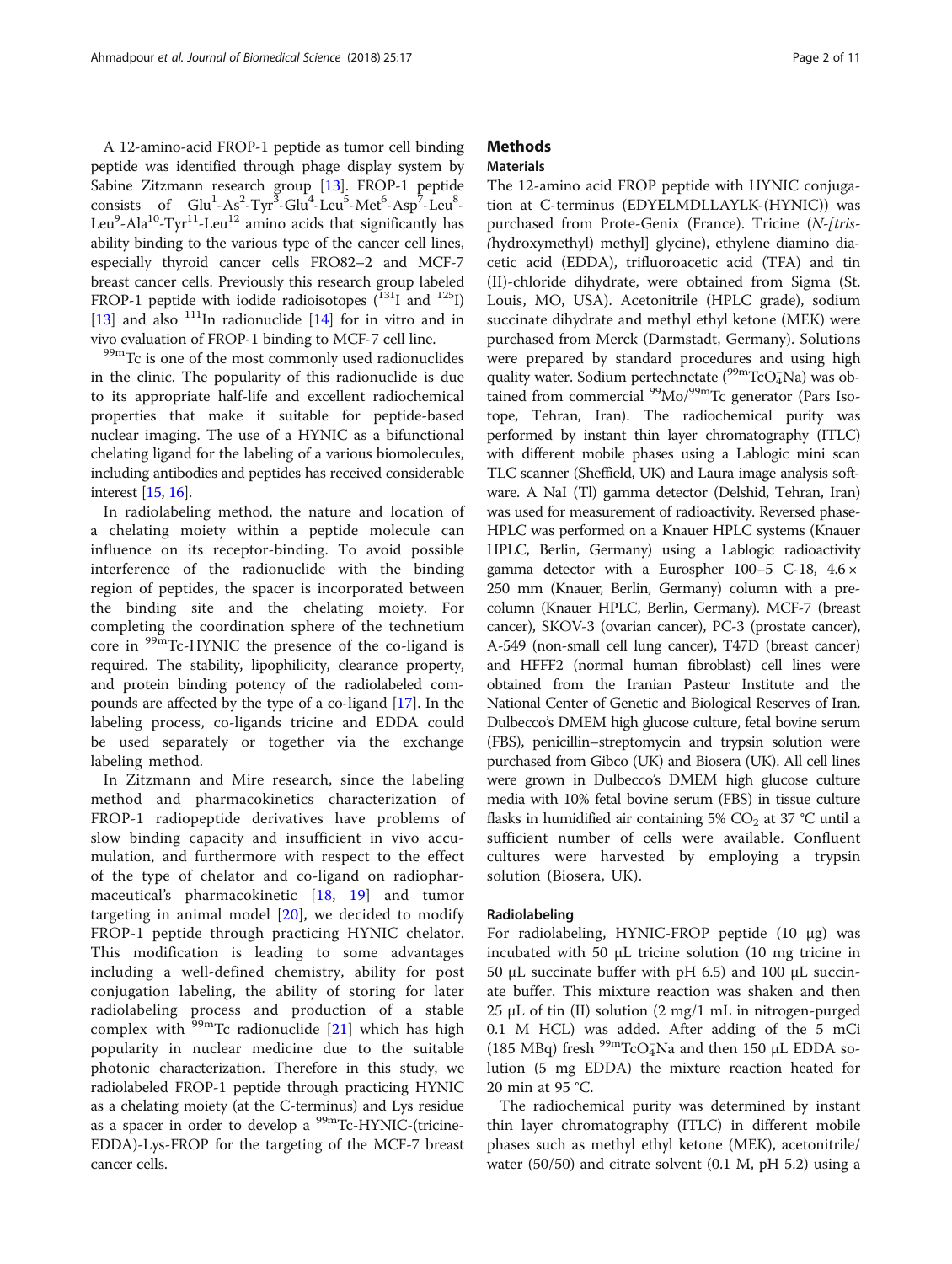Lablogic mini scan TLC scanner (Sheffield, UK) and Laura image analysis software. In MEK, free  $\mathrm{^{99m}TcO_4^-}$ migrated with the solvent front, while radiolabeled peptide remained at the application point. In the acetonitrile/water system, the colloids remained at the application point, while radiolabeled peptide migrated in front of solvent. The amount of labeled co-ligand was determined by citrate solvent, that free  $\frac{99 \text{m}}{\text{TCO}_4}$  Na and labeled co-ligand migrate in front of solvent while both RHT and labeled peptide (<sup>99m</sup>Tc-FROP) remind at the origin. A NaI (Tl) gamma detector (Delshid, Tehran, Iran) was used to for measurement of radioactivity.

Reversed phase-HPLC was performed on a Knauer HPLC systems (Knauer HPLC, Berlin, Germany) using a Lablogic radioactivity gamma detector with a Eurospher 100–5 C-18, 4.6 × 250 mm (Knauer, Berlin, Germany) column with a pre-column. (Knauer HPLC, Berlin, Germany) HPLC was run using a gradient of 0.1% TFA in  $H_2O$  (solvent A) and 0.1% TFA in  $CH_3CN$  (solvent B) at a flow rate of 1 mL/min. A gradient with solvents A and B was run as follows: 0 min, 10% B; 0–10 min, 10–30% B; 10–20 min, 30–80% B; and 20–25 min, 80–100% B, for a total time of 30 min.

#### Stability in normal saline and serum

The stability of <sup>99m</sup>Tc-HYNIC-FROP in normal saline was evaluated using ITLC at various times (2, 4, 6 and 24 h) at room temperature. For serum stability,  $99m$ Tc-HYNIC-FROP (30 μL) was incubated with freshly human plasma serum (90 μL) in triplicate at 37 °C. At 1 h of incubation, the plasma proteins were precipitated with a mixture of acetonitrile/ethanol (1:1  $v/v$ ) and centrifugation. The supernatant layer was filtered through a 0.22 μm filter and then the fraction was analyzed by RP-HPLC. Partition coefficient of  $99m$ Tc-HYNIC-FROP was determined via method that previously was described [[22\]](#page-10-0).

#### In vitro binding experiments

The cellular uptake studies of  $99m$ Tc-HYNIC-(tricine/ EDDA)-FROP were performed on MCF-7, A-549 SKOV-3, PC-3, T47D and HFFF2 cell lines. The cells  $(5 \times 10^5)$  were seeded in 12-well plates overnight and incubated with 99mTc-HYNIC-FROP (40 nM) at 37 °C for 1 h. Incubation of the samples was terminated by removing medium and washing with cold serum-free medium. Thereafter, the cells were detached by trypsin and the radioactivity in the cell suspension was quantified.

For specific binding experiment, the MCF-7 cells were saturated with 500-fold excess of unlabeled peptide prior adding of the <sup>99m</sup>Tc-HYNIC-FROP to cells for 30 min.

## Internalization study

For internalization experiment, MCF-7 cells  $(1 \times 10^6$ cells) were seeded on the single plates and incubated with <sup>99m</sup>Tc-HYNIC-FROP (40 nM) at 4 °C. After 1 h incubation, medium was removed and cells were washed with ice-cold serum free medium. Then 1 mL complete medium was added to each dish and cells were further incubated for 0.5, 1, 2, 6 and 24 h at 37 °C. After incubation, medium was removed from cellular plate and then was washed once with cold serum free medium. Then supernatant was collected, and for removing radioactivity bound to the surface of the cells, the acid wash with urea buffer (pH 2.5) was used. The internalized radiolabeled peptide was recovered by solubilizing the cells with 1 M NaOH at 37 °C for 5 min, and the surface-bound (acid-wash) and internalized (acid-resistant) radioactivity were measured with the gamma counter.

#### Affinity calculation

The cell-binding affinity of <sup>99m</sup>Tc-HYNIC-FROP was assessed with saturation method. For determining of dissociation rate constant  $(K_d)$  and total number of binding sites (Bmax), <sup>99m</sup>Tc-HYNIC-FROP was prepared in high radiochemical purity. MCF-7 cells were seeded into 24-well plates and incubated overnight. Then cells were incubated with various concentrations of radiolabeled peptide (30–250 nM) for 30 min. One dish was added blocking solution containing of 500-fold excess of highest concentration of <sup>99m</sup>Tc-HYNIC-FROP. The cells were then washed with cold serum free medium to remove free radioactivity. The cells with bound radioactivity detached with trypsin and collected and radioactivity was measured. The  $(K_d)$  and (Bmax) value were calculated using Graphpad prism software based on specific binding of <sup>99m</sup>Tc-HYNIC-FROP on MCF-7 cells.

#### Biodistribution in MCF-7 tumor-bearing nude mice

The all animal studies were approved by Research and Ethical Committees of Mazandaran University of Medical Sciences. For xenografting, female C57 nu/nu mice were injected subcutaneously on the right upper back with a suspension of  $1 \times 10^7$  MCF-7 cells and Matrigel® (BD, USA) and the tumors were allowed to grow for about 7–8 weeks. Estradiol valerate was injected subcutaneously into nude mice for 1 week. After tumor size reached in 1 cm3 , this tumor was removed from mouse in aseptic condition and was mechanically squelched with a mortar and with adding complete medium. Squelch of tumor tissue was centrifuged at 1500 rpm for 7 min at 4 °C. The upper medium was removed from tube and then complete medium and estradiol were added to cells pellet. Cell suspension (200 μL) was injected to nude mouse implantation site and it was observed at regular intervals for tumor formation and progression. Xenografts were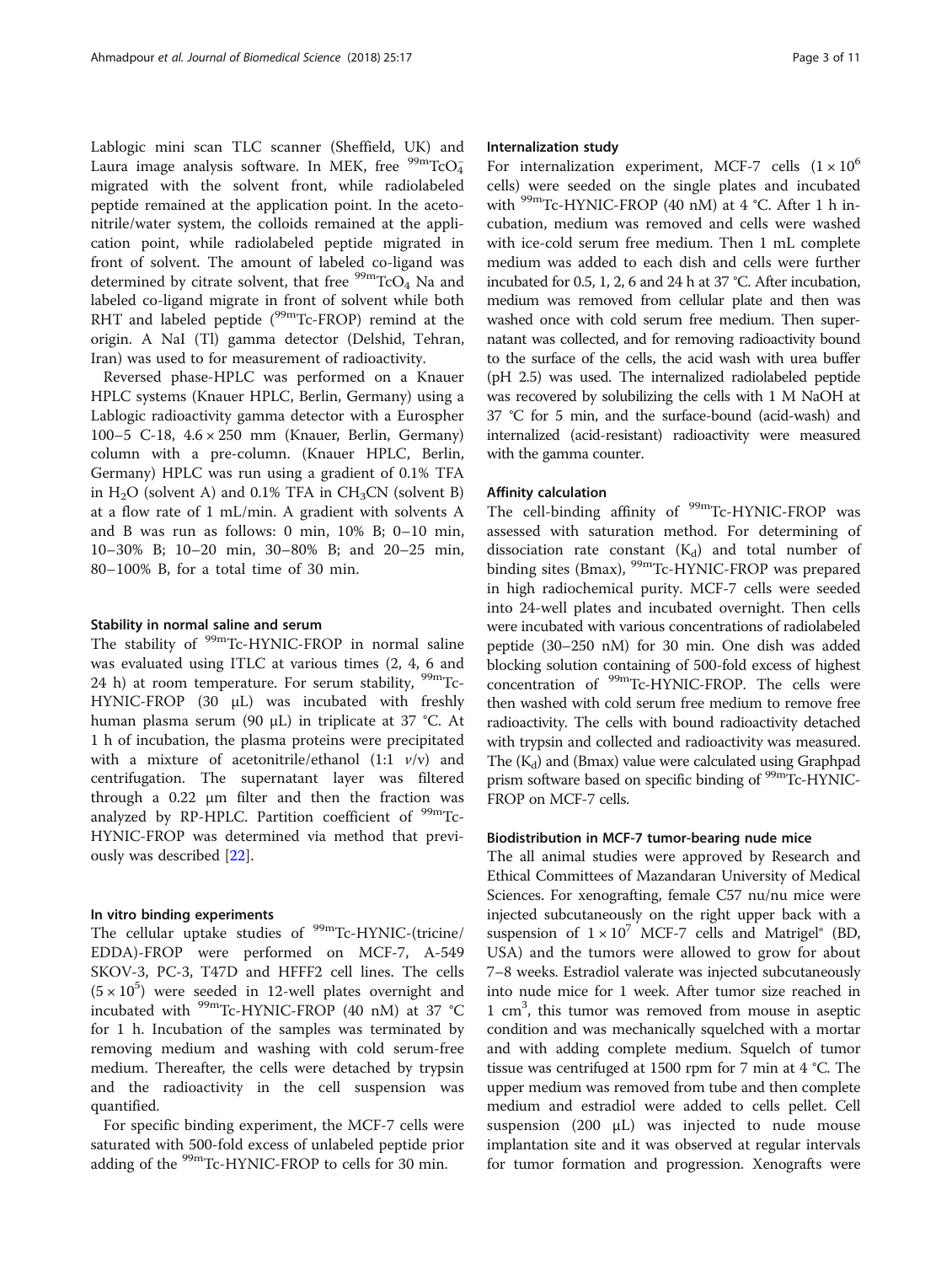allowed to develop during 2 months and the average tumor size was  $1.01 \pm 0.24$  g. The in vivo biodistribution of 99mTc-HYNIC-(tricine/EDDA)-Lys-FROP was performed on tumor bearing mice at 15 and 30 min post-injection. The mice (four mice in each time group) were injected with 100 μL of HYNIC-(tricine/EDDA)-Lys-FROP (1 μg) via a lateral tail vein. Mice were sacrificed with injection of a lethal dose of ketamine/xylazine after 15 and 30 min. The blood was collected from the heart puncture and the mice were dissected. Major organs (tumor, blood, heart, lung, liver, kidney, spleen, salivary gland, stomach, intestine, muscle and bone) were placed into pre weighed gamma counter tubes and radioactivity in each organ and tissue was measured using a gamma counter and expressed as a percent injected dose (% ID/g).

To confirm that the radiolabeled peptide was taken up specifically by MCF-7 tumor in vivo, the biodistribution of 99mTc-HYNIC-FROP was performed with co-injection of a 500-fold (0.5 mg) excess non-radiolabelled FROP-1 and radiolabelled peptide in mice  $(N=3$  mice in this group). The unlabeled peptide was injected at 30 min before the injection of radiolabeled peptide.

#### Tumor imaging

For gamma camera imaging, MCF-7 tumor bearing mouse was intravenously injected through the tail with 99mTc-HYNIC-FROP. After 15 min p.i. the mouse immediately was anesthetized using ketamine/xylazine and whole-body dynamic imaging was conducted. The imaging was performed at the department of radiology at Mazandaran Hospital by a dual-head e.cam gamma camera (Siemens Medical Systems, Inc.), equipped with a low-energy, high-resolution collimator. The evaluation of the image was performed using an e-soft (Siemens Medical Systems).

## Statistical analysis

All statistical analyses were performed using Excel software (2011, Microsoft Office). The in vitro experiments were performed three-times and the final values were presented as mean ± standard deviation (SD). The t-test was used for comparison of groups and  $p < 0.05$  was considered as statistical significance level between groups. The binding data were analyzed with nonlinear regression using Prism 5 software (Version 5.04, 2010, USA).

## Results

## Radiochemical assessments

HYNIC-Lys-FROP (Fig. [1\)](#page-4-0) was labeled efficiently with  $^{99m}$ Tc by a ligand exchange method with a radiochemical purity of 99.6% which was determined with ITLC method. Radio-HPLC analysis of <sup>99m</sup>Tc HYNIC-(tricine/ EDDA)-Lys-FROP (Fig. [2a](#page-5-0)) showed a single radioactive peak at  $20-22$  min. The high stability of the  $99m$ TcHYNIC-Lys-FROP was observed to be 99% up to 6 h in normal saline which was determined with ITLC method (Table [1\)](#page-5-0). The HPLC analysis of the human plasma revealed that <sup>99m</sup>Tc-HYNIC-FROP was stable during incubation at 37 °C with human plasma serum after 1 h (Fig. [2b](#page-5-0)). The lipophilicity of the radiolabeled peptides was evaluated according to their proportional distribution between octanol and PBS. The partition coefficient for the  $^{99m}$ Tc-FROP was log  $p = -2.03 \pm 0.03$  (Table [1\)](#page-5-0).

#### Cellular uptake

For cellular binding experiment, different human cancerous cell lines and normal human fibroblast cell line were used to determine the specific binding of <sup>99m</sup>Tc-HYNIC-Lys-FROP. The percentage of cell-associated radioactivity of 99mTc-HYNIC-FROP was higher for MCF-7 cells in comparison to the other cancer cell lines (Fig. [3a](#page-6-0)) and HFFF2 (Fig. [3b](#page-6-0)). The MCF-7/SKOV-3, MCF-7/A-549, MCF-7/T47D and MCF-7/PC-3 ratios for  $\frac{99 \text{m}}{C}$ -FROP uptakes were 8.8, 8.2, 4.5 and 2.3 respectively. Also the binding of <sup>99m</sup>Tc-HYNIC-FROP peptide to the nontumor cell lines were obtained very low compared to MCF-7 cell line, to the point that MCF-7/HFFF2 ratio was found 9.7. The results of in vitro cell binding competitive assay that were obtained by addition of 500-fold excess of unlabeled peptide (FROP) as a competitor, showed significant reduction of <sup>99m</sup>Tc-HYNIC-FROP binding to the MCF-7 cells which was clearly demonstrated that this binding is through FROP-1 peptide (Fig. [3c\)](#page-6-0).

The in vitro internalization experiment was performed to determine the rate and fraction of internalization of 99mTc-HYNIC-FROP in MCF-7 human breast cancer cells. The percentage of internalized radiolabeled peptide was  $10.6 \pm 0.8\%$  of the total radioactivity in the cells after 30 min in the human breast cancer cells while after 6 h it was  $18.3 \pm 2.3$ %. The results of in-vitro time dependency internalization of <sup>99m</sup>Tc-HYNIC-FROP are shown in (Fig. [4](#page-7-0)).

## Binding affinity

The receptor-binding affinity  $(K_d)$  and maximum number of binding sites  $(B_{\text{max}})$  of <sup>99m</sup>Tc-HYNIC-(tricine-EDDA)-Lys-FROP were determined on MCF-7 cells. The  $K_d$  and B<sub>max</sub> values for radiolabeled peptide were calculated to be  $158 \pm 41$  nM and  $4.5 \pm 0.6 \times 10^7$  CPM/pMol respectively (Fig. [5](#page-7-0)).

## In vivo animal biodistribution

The results of the biodistribution studies demonstrated that the <sup>99m</sup>Tc-HYNIC-FROP rapidly cleared from the blood circulation due to the mainly renal exertion. The uptake values of <sup>99m</sup>Tc-HYNIC-FROP in MCF-7 tumors were  $0.25 \pm 0.02$  and  $0.38 \pm 0.21\%$  ID/g at 15 min and 30 min p.i., respectively. This tumor accumulation was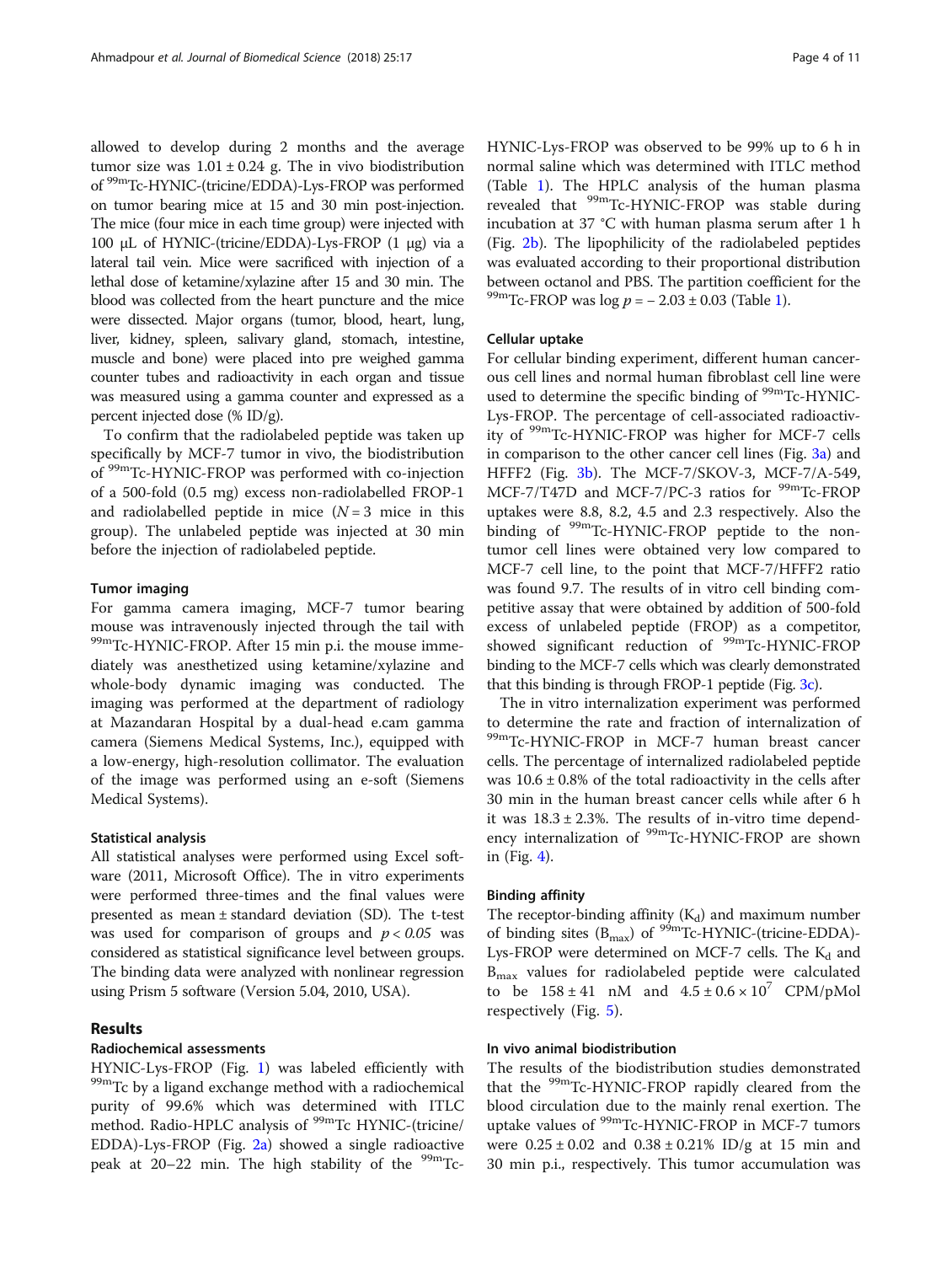<span id="page-4-0"></span>

specific and confirmed with reduced tumor uptake (0.09 ± 0.02 ID/g) for block mice group at 15 min p.i. (Table [2](#page-8-0)). The kidneys showed the highest amount of radioactivity, 2.2 %ID/g at 15 min, but decreased to 1.73 ID/g% after 30 min. The highest tumor-to-muscle ratio was observed at 15 min p.i. and equal to  $3.03 \pm 0.12$ . The results of the biodistribution studies and tumor-to-tissue ratios of 99mTc-HYNIC-FROP are summarized in Table [2.](#page-8-0)

#### Tumor imaging

Tumor imaging using <sup>99m</sup>Tc-HYNIC-FROP was performed in MCF-7 female tumor-bearing nude mice. The planer gamma imaging was acquired at 15 min after the administration of <sup>99m</sup>Tc-HYNIC-FROP. According to the scintigraphy result, tumor was clearly visualized by SPECT imaging at 15 min p.i. (Fig. [6](#page-8-0)). However, kidneys and bladder uptake is high due to the fast clearance of radiolabeled peptide from blood circulation.

## **Discussion**

Breast cancer is one of the most common causes of cancer with high mortality among women in the world [\[2](#page-9-0)]. It is necessary to mention that diagnosis of breast cancer at early stage leads to significantly improve the efficacy of therapy and an overall reduction of breast cancer mortality. Nuclear imaging techniques, namely, PET and SPECT enable to detect tumors at early stage or metastasis [[23\]](#page-10-0). However various radiopharmaceuticals with high selectivity have been used for molecular imaging in breast cancer [\[24](#page-10-0), [25](#page-10-0)], but radiolabeled peptide has advantages such as small size, rapid distribution, clearance and high priority target for cancer. Radiolabeled peptide which was used for the targeting of MCF-7 cells is highly interesting. MCF-7 is a commonly used breast cancer cell line that isolated from the pleural effusion of a woman with metastatic disease and is used ubiquitously in research for breast cancer cell experiments [[26](#page-10-0)]. MCF-7 is estrogen receptor (ER) positive cell line with moderate EGFR-expressing and HER-2 negative [\[27\]](#page-10-0). MCF-7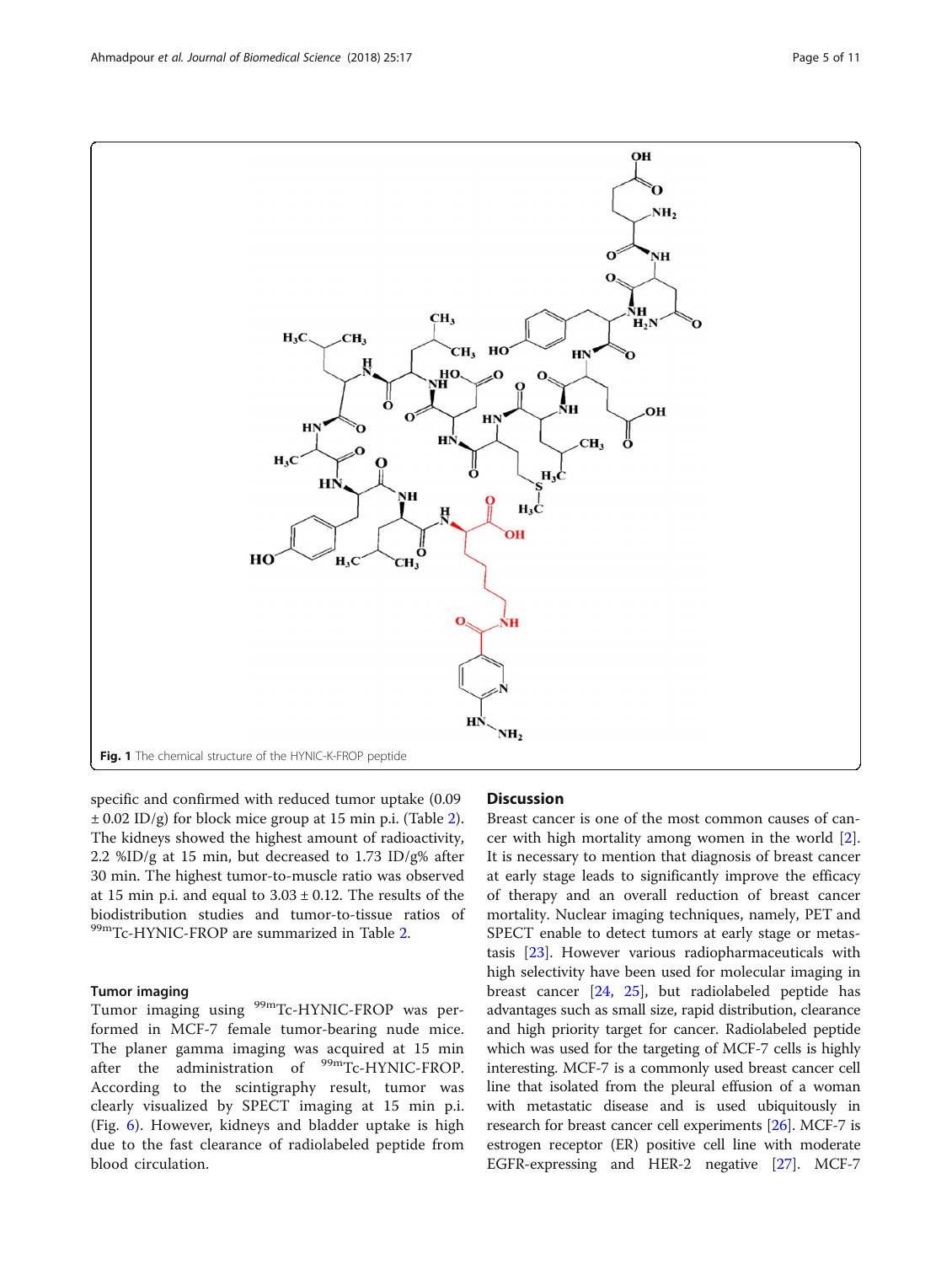<span id="page-5-0"></span>

parental cells also maintain the expression of epithelial markers, such as E-cadherin, β-catenin and cytokeratin 18 (CK18) and other specific molecular markers of natural epithelial layers, such as claudins and zona occuldens protein 1 (ZO-1), among other proteins that constitute the intercellular junctions. Furthermore, MCF-7 are mesenchymal markers negative, these markers are including vimentin and smooth muscle actin (SMA) [\[28,](#page-10-0) [29](#page-10-0)]. FROP-1 peptide was identified by phage display technology by Sabine Zitzmann research group in 2007 [\[13\]](#page-9-0). This research group demonstrated the specific binding of iodinated derivative  $(^{131}I$  and  $^{125}I$  radionuclide) of the FROP-1 peptide for MCF-7 breast tumor cells both in vitro and in

vivo models. FROP-1 peptide is not a derivative of cholecystokinin-B or its family which was confirmed by the Basic Linear Alignment and Search Tool against protein databases. Though so far no attempt was made to identify a receptor for the FROP-1 peptide, further more study seems to be needed to find out the ability of targeting characteristics of this molecule specially targeting of the epithelial markers [\[13\]](#page-9-0). Although this agent exhibited a specific binding in cellular experiment, its in vivo tumor uptake was limited due to poor stability and pharmacokinetics. This limitation was due to the fact that the iodination of tyrosine occurred in radiolabeling reaction. The mixture of different by-products not only was difficult

**Table 1** In Vitro Stability of <sup>99m</sup>Tc-HYNIC-(tricine/EDDA)-FROP in succinate buffer and normal saline at room temperature (n = 3)

| $%$ RC $P$ <sup>a</sup> |                | %RCP in succinate buffer (peptide reaction mixture) |              |              |              | %RCP in normal saline |            |              | Log p <sup>t</sup> |
|-------------------------|----------------|-----------------------------------------------------|--------------|--------------|--------------|-----------------------|------------|--------------|--------------------|
| 99m <sub>TC-FROP</sub>  |                |                                                     |              | 24 h         |              | 4 h                   | 6 h        | 74 h         | $-2.03 + 0.03$     |
|                         | $99.6 \pm 0.2$ | $99.5 + 0.4$                                        | $99.1 + 0.9$ | $96.8 + 2.4$ | $99.5 + 0.4$ | $99.1 \pm 0.9$        | $99 + 0.8$ | $94.6 + 2.7$ |                    |

<sup>a</sup>RCP = Radiochemical purity that was determined with TLC method, <sup>b</sup>Partition coefficient between n-octanol and PBS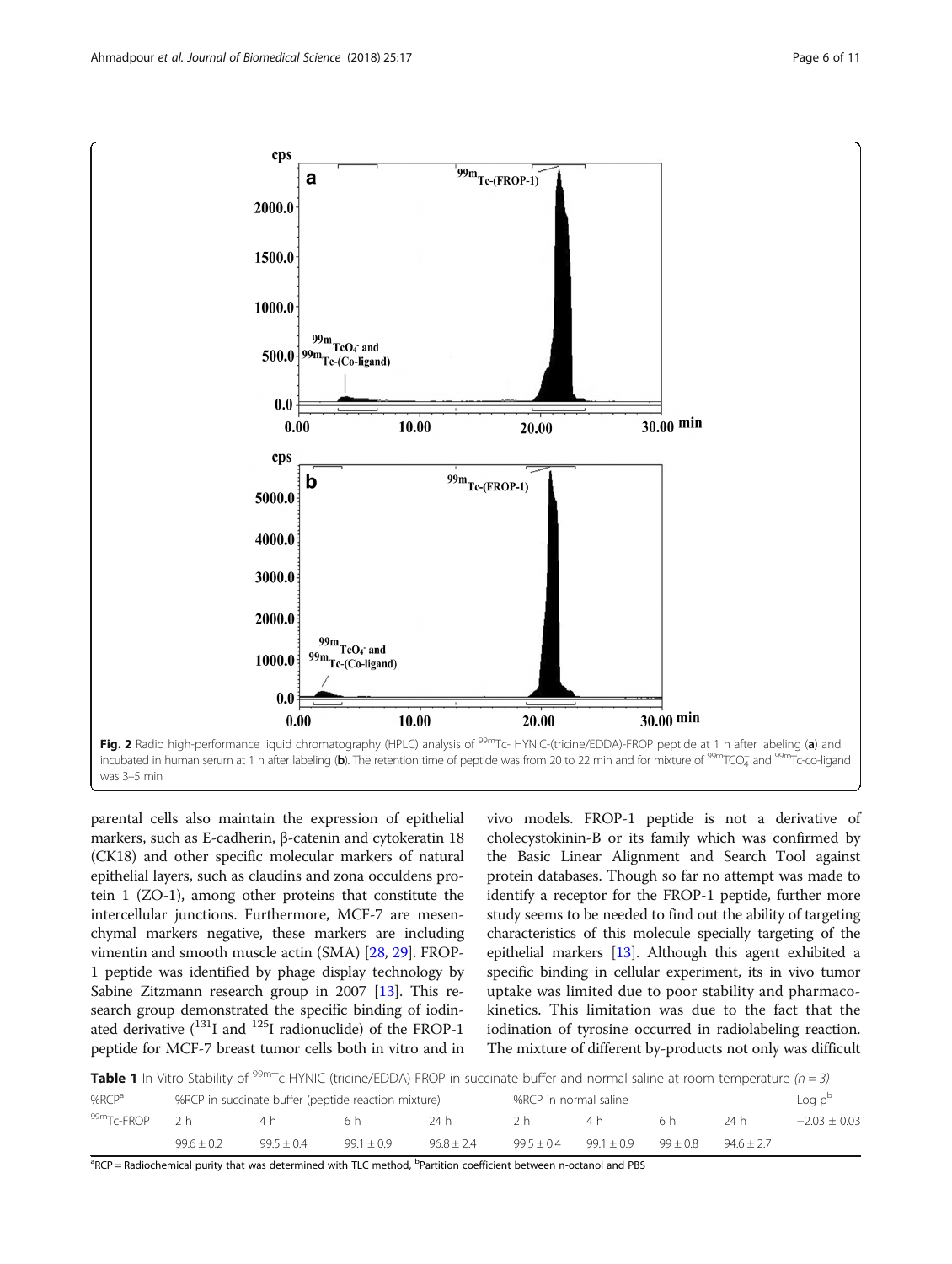<span id="page-6-0"></span>

to purification as a single product but also the existence of this impurity affected on binding of the peptide to the receptor. However, several methods were conducted for improvement the stability and affinity of the FROP-1 molecule such as coupling of FROP-1 peptide to chelator [[14](#page-9-0)] and its conjugating with ethylene glycol (PEG) oligomer [\[30\]](#page-10-0). In comparison to the FROP-1 peptide without chelator, coupling of a FROP-1 peptide to the chelator 1, 4, 7, 10-tetraazacyclododecane-1, 4, 7, 10-tetraacetic acid (DOTA) led to enhancing cellular uptake kinetics and increasing in vivo stability. High stability of FROP-DOTA

is attributed to the different secondary structure between FROP-DOTA and free FROP-1 peptide in solution which was conformed by circular dichroism (CD) spectra [[14](#page-9-0)]. However the binding kinetic was found to be too slow and its fast excretion by urinary system forestalled on tumor accumulation. To solve this problem, PEGylation of 111In-DOTA-FROP was proposed by Walter Mire. The conjugation of FROP-DOTA with PEG oligomer increased a time dependent tumor uptake, but unfortunately the binding kinetics of the PEGylated <sup>111</sup>In-DOTA-FROP was even slower than that of <sup>111</sup>In-DOTA-FROP [[30](#page-10-0)]. With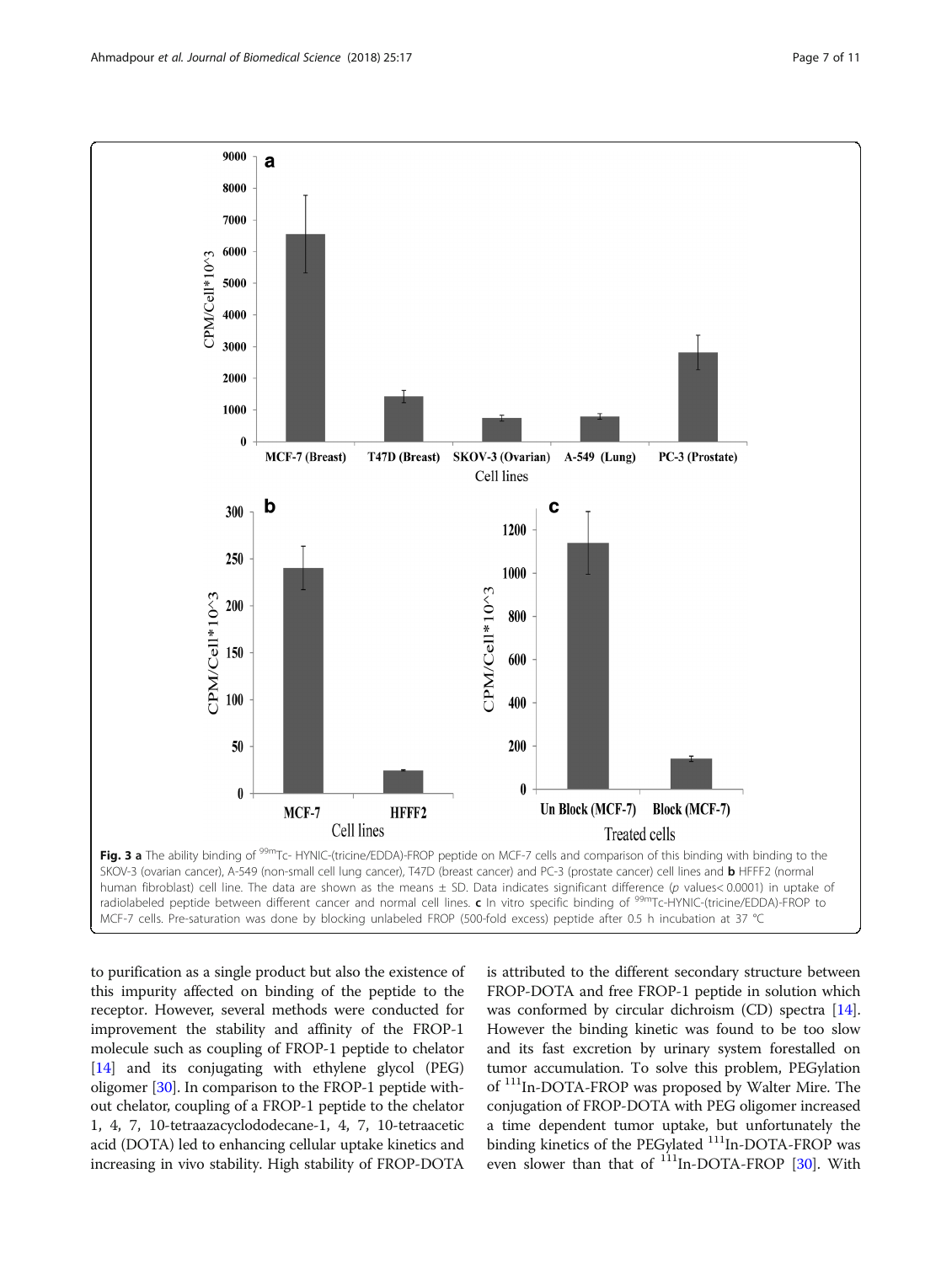<span id="page-7-0"></span>

respect to the effect of changing chelator on pharmacokinetic of radiopharmaceuticals [[18,](#page-10-0) [19,](#page-10-0) [31\]](#page-10-0), in this research study we developed a new radiolabeled FROP peptide derivative using the HYNIC as a chelating moiety at C-terminus and EDDA-tricine as co-ligand to form a stable complex with  $99m$ Tc by ligand exchange method. Mainspring choosing of Cterminus for labeling was that the attachment of the chelator to the C-terminal end stabilize the peptide against enzymatic degradation and induce structural constrains that resemble those in the phage-bound structure [[14](#page-9-0)]. FROP-1 peptide was labeled with



 $^{99m}$ Tc at high radiochemical purity (≥99.5%). It is necessary to mention that the type of buffer which was used for labeling reaction affected the radiochemical purity. The maximum radiochemical purity was found for succinate buffer (pH 6.5) without any further purification. In comparison to the other buffer it is most likely that succinate buffer assemble good situation for facilitating the exchange radiolabeling reaction. Also <sup>99m</sup>Tc-HYNIC-FROP showed a good in vitro stability in normal saline and human serum and after 1 h incubation with freshly human serum that the major radioactivity was still associated with <sup>99m</sup>Tc-FROP. This in vitro and in vivo stability for FROP peptide attributed to the attachment of HYNIC chelator like that was seen for DOTA-FROP. To validate the ability of <sup>99m</sup>Tc-HYNIC-Lys-FROP as a ligand to detect MCF-7 breast cancer cells, we evaluated the cellular uptake of the peptide in various types of a cancer cell lines and normal human fibroblast cell line. Data analysis has indicated that <sup>99m</sup>Tc-HYNIC-FROP has higher uptake in MCF-7 cells in comparison especially to the normal cells and other cancerous cell lines. Similar to <sup>111</sup>In-DOTA-FROP the cell binding characteristics of 99mTc-HYNIC-FROP is not affected by the addition of a chelating moiety and chelation with <sup>99m</sup>Tc. However in comparison to the 131I–FROP-1 and DOTA-FROP, the modification of our proposed molecule is leading to not only the improvement of binding capacity and binding kinetics but also the in vivo tumor accumulation. This binding was specific and significantly blocked in the presence of cold peptide as a competitor. The internalization experiment showed that the fast internalization was occurred after 30 min the exposure of MCF-7 cell with radiolabeled peptide. However, the amount of internalization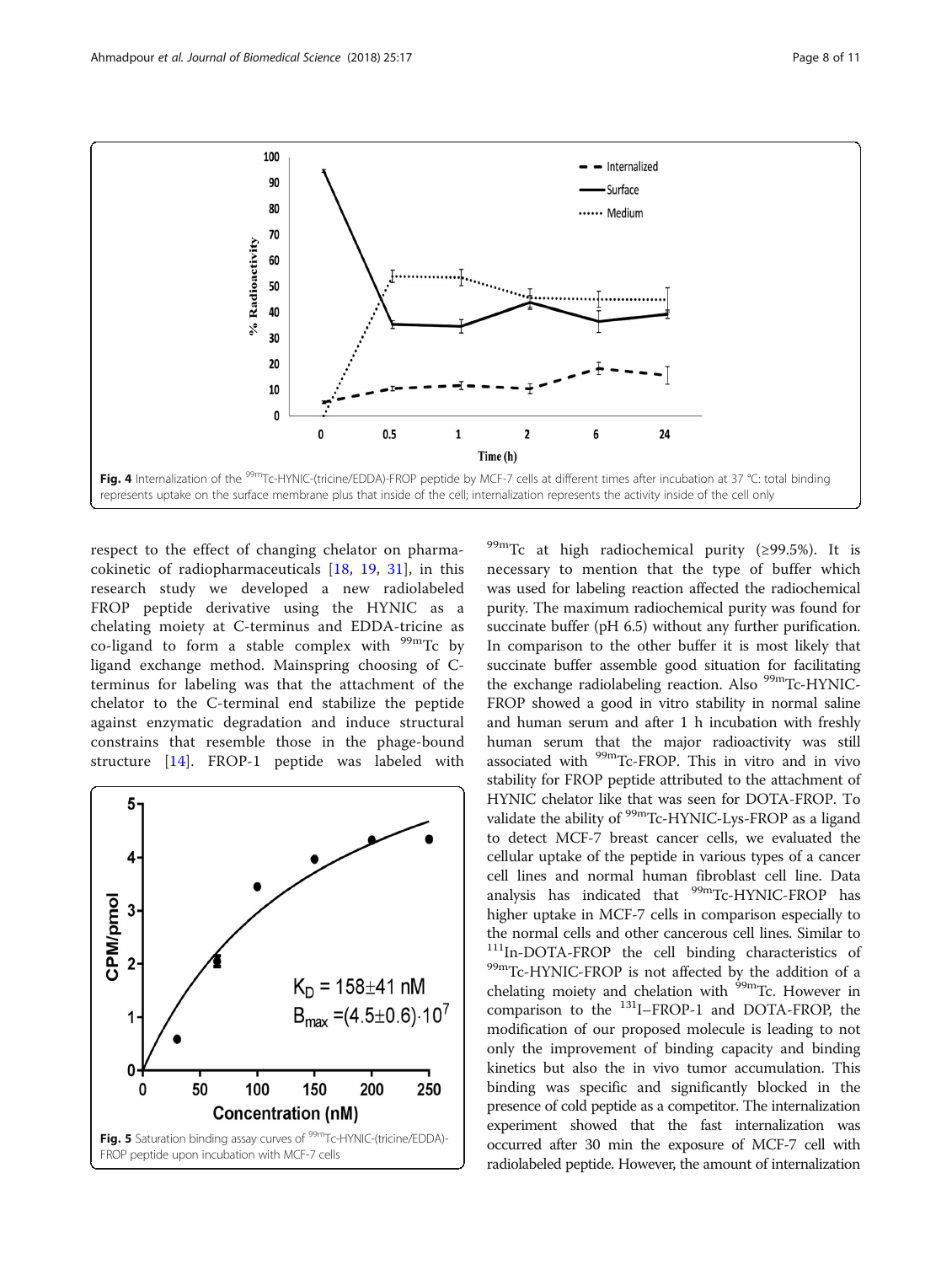<span id="page-8-0"></span>

| Table 2 Biodistribution and tumor-to-tissue ratios of <sup>99m</sup> Tc- |
|--------------------------------------------------------------------------|
| HYNIC-(tricine/EDDA)-FROP in MCF-7 female tumor-bearing                  |
| nude at 15 and 30 min p.i. Data expressed as % ID/g organ                |
| 99mTc-HYNIC-FROP                                                         |

|                  | %ID/g            |                 |                 |  |  |  |  |
|------------------|------------------|-----------------|-----------------|--|--|--|--|
|                  | $15 \text{ min}$ | 30 min          | Block-15 min    |  |  |  |  |
| Tissue           |                  |                 |                 |  |  |  |  |
| Blood            | $0.48 \pm 0.09$  | $0.35 \pm 0.10$ | $0.69 \pm 0.16$ |  |  |  |  |
| Heart            | $0.49 \pm 0.08$  | $0.26 \pm 0.11$ | $0.45 \pm 0.03$ |  |  |  |  |
| Lung             | $0.45 \pm 0.08$  | $0.41 \pm 0.26$ | $0.60 \pm 0.04$ |  |  |  |  |
| S.T <sup>a</sup> | $0.25 \pm 0.03$  | $0.32 \pm 0.22$ | $0.25 \pm 0.01$ |  |  |  |  |
| Liver            | $0.20 \pm 0.02$  | $0.14 \pm 0.00$ | $0.26 \pm 0.04$ |  |  |  |  |
| Spleen           | $0.15 \pm 0.01$  | $0.28 \pm 0.11$ | $0.23 \pm 0.07$ |  |  |  |  |
| Kidney           | $2.22 \pm 0.16$  | $1.73 \pm 0.15$ | $2.97 \pm 0.23$ |  |  |  |  |
| Stomach          | $0.21 \pm 0.01$  | $0.33 \pm 0.12$ | $0.26 \pm 0.01$ |  |  |  |  |
| Muscle           | $0.08 \pm 0.01$  | $0.21 \pm 0.16$ | $0.15 \pm 0.01$ |  |  |  |  |
| Bone             | $0.18 \pm 0.02$  | $0.24 \pm 0.12$ | $0.22 \pm 00$   |  |  |  |  |
| Intestine        | $0.34 \pm 0.09$  | $0.79 \pm 0.25$ | $0.64 \pm 0.09$ |  |  |  |  |
| Tumor            | $0.25 \pm 0.02$  | $0.38 \pm 0.21$ | $0.09 \pm 0.02$ |  |  |  |  |
| Tumor/Tissue     |                  |                 |                 |  |  |  |  |
| Muscle           | $3.03 \pm 0.12$  | $1.94 \pm 0.46$ | $0.60 \pm 0.12$ |  |  |  |  |
| Blood            | $0.53 \pm 0.15$  | $1.09 \pm 0.47$ | $0.14 \pm 0.06$ |  |  |  |  |
| Spleen           | $1.61 \pm 0.22$  | $1.56 \pm 1.04$ | $0.42 \pm 0.14$ |  |  |  |  |
| Bone             | $1.36 \pm 0.28$  | $1.57 \pm 0.48$ | $0.40 \pm 0.09$ |  |  |  |  |
| Liver            | $1.24 \pm 0.28$  | $2.62 \pm 1.38$ | $0.36 \pm 0.13$ |  |  |  |  |

<sup>a</sup>Salivary Gland and Thyroid

for 99mTc-HYNIC-FROP was greater than both 125I–FROP-1and 111In-DOTA-FROP at 30 min by a factor of approximately 2. <sup>99m</sup>Tc-HYNIC-FROP revealed a high rate of internalization between 4 and 6 h after incubation perhaps due to the both slow internalization kinetics and the attachment of the HYNIC chelator leading to high stability of the FROP-1 peptide against the peptidases of the MCF-7 cell surface  $[32]$ . This delayed internalization was previously seen for  $111$ In-DOTA-FROP in Mire research but not for  $131$ I-FROP-1 [\[14](#page-9-0)].<sup>99m</sup>Tc-HYNIC-FROP exhibited a higher affinity in the nanomolar range (158 nM) for MCF-7 cell than  $^{125}$ I–FROP-1 that was in micromolar range (8  $\mu$ M). The dissociation constant in the nanomolar range for 99mTc-HYNIC-FROP demonstrates the high specific affinity to the MCF-7 cells. Therefore, conjugation of the HYNIC moiety to FROP-1 peptide increases the affinity by a factor of approximately 78. However the binding affinity of  $111$ In-DOTA-FROP to FRO82–2 cells was reported 494 nM [\[14](#page-9-0)]. The in vivo results showed the radiolabeled peptide exhibited a rapid clearance from the blood. The excretion pathway was mainly through renal system which possibly was attributed to the nature of peptide sequence and the amphiphilic character of the FROP-1 peptide with a log  $p = -2.03$ . The same excretion pathway was seen for



 $^{131}$ I–FROP-1 [\[13\]](#page-9-0). In comparison with  $^{131}$ I–FROP-1, both DOTA-FROP and HYNIC-FROP showed a faster blood clearance. This rapid blood clearance is caused by the hydrophilic DOTA and HYNIC conjugates that have high polarity. A low uptake of radioactivity was seen in the stomach and thyroid at all times, indicating a high in vivo stability for 99mTc core in 99mTc-HYNIC-FROP peptide. The tumor uptake of <sup>99m</sup>Tc-HYNIC-FROP peptide was found to be  $0.25 \pm 0.02\%$  ID/g after 15 min that this tumor uptake relatively good (in comparison the kidneys uptake). However, this tumor uptake was specific and significantly blocked in the presence of the cold peptide (FROP-1) as a competitor in block mouse group. In most organs (except the excretion organs) the excess of unlabeled peptide did not lead to a change in radiolabeled peptide accumulation. Both radiolabeled HYNIC-FROP and DOTA-FROP (For MCF-7 cell line) peptides showed similar kinetics for tumor accumulation, as the steady decrease of radioactivity in tumor was detected after 15 min p.i. [[14](#page-9-0)]. Unfortunately, the fast wash out of <sup>99m</sup>Tc-HYNIC-FROP peptide from tumor caused low tumor uptake compared to lung and heart which is a limiting factor for this radiolabeled peptide. The maximum tumor/muscle ratio was obtained after 15 min p.i. of <sup>99m</sup>Tc-HYNICFROP the same time achieved by DOTA-FROP; while this ratio was found for <sup>131</sup>I–FROP-1 after 135 min. Although previously reported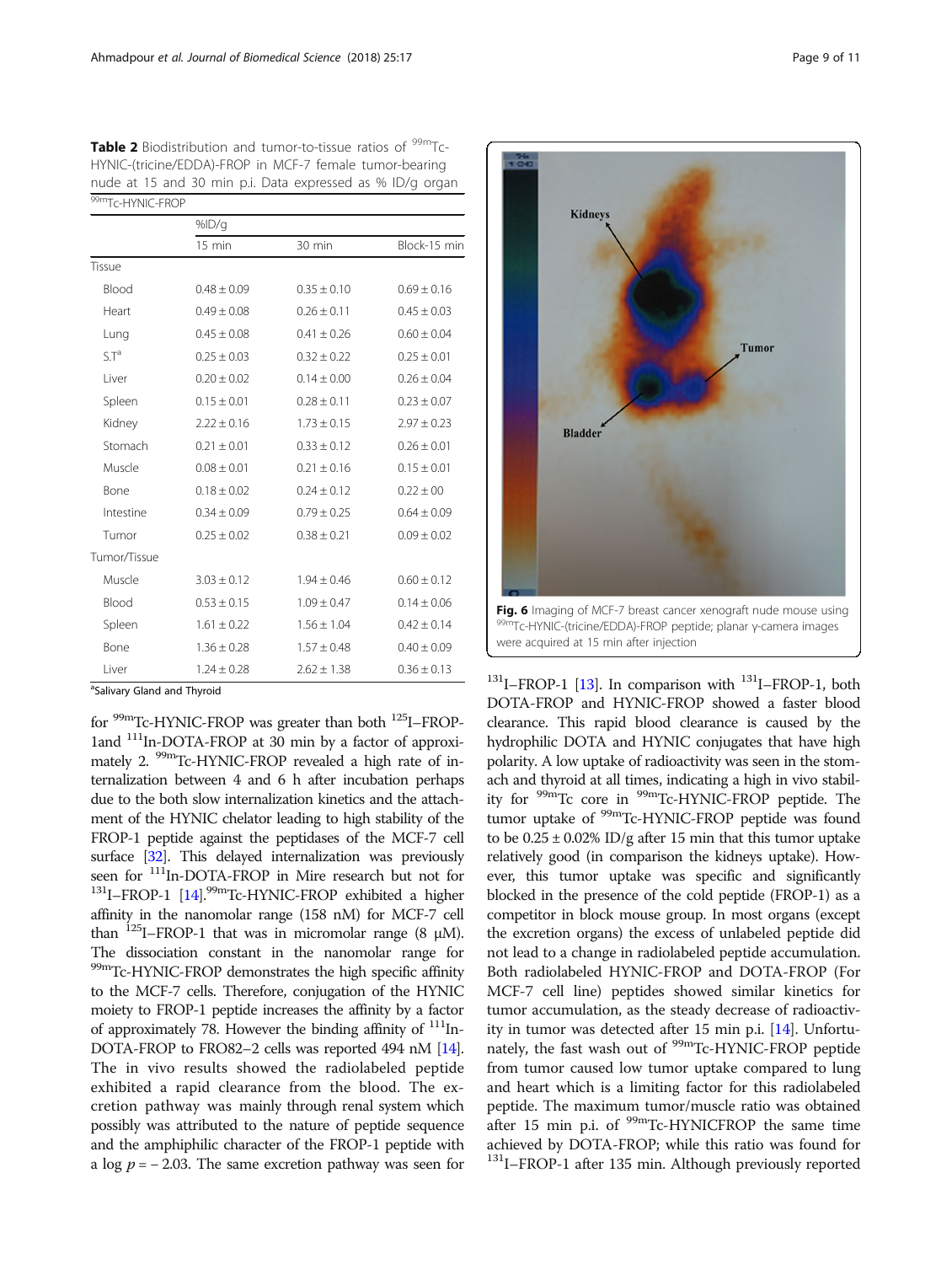<span id="page-9-0"></span>PEGylation of DOTA-FROP increased the tumor/muscle ratio to 4.1 in female Balb/c nu/nu mice bearing FRO82– 2 tumor after 24 h p.i. This time is not suitable for imaging goal especially regarding to the short half-life radionuclide. Despite fast washing out from tumor, <sup>99m</sup>Tc-HYNIC-Lys-FROP has a good ability for tumor visualization after 15 min p.i. This ability can be attributed to the both high Bmax value and high affinity for MCF-7 cells. Also the fast internalization of <sup>99m</sup>Tc-HYNICFROP in tumor organ immediately after the injection can help to this aim. Though attachment of the HYNIC chelator to FROP-1 peptide improved the both binding capacity and binding kinetics, the further studies are recommended for improvement the in vivo differentiation of tumor and other normal organs. The other co-ligands, spacers and chelators can be practiced for labeling of FROP peptide with  $99m$ Tc to achieve better in vivo tumor targeting and imaging.

## Conclusion

In this study, FROP-1 peptide was radiolabeled with  $^{99m}$ Tc via HYNIC chelator and formed a stable complex.<br> $^{99m}$ Tc-labeled peptide exhibited highly specific binding on MCF-7 cells that were confirmed in vitro and in vivo. The high affinity of FROP-1 peptide on MCF-7 cells is retained due to attachment of HYNIC chelator and labeling with <sup>99m</sup>Tc. Biodistribution in mice exhibited a rapid clearance from the blood and excretion pathway was mainly through renal system. Moreover <sup>99m</sup>Tc-HYNIC-(tricine/EDDA)-FROP accumulated in MCF-7 tumor rapidly and it was observed a high tumor-nontargets ratios. The result of this study is promising for imaging and diagnosis of MCF-7 breast cancer with 99mTc-HYNIC-(tricine/EDDA)-FROP peptide, however future experiments are needed for improvement of in vivo tumor targeting.

#### Acknowledgements

The authors thank M Asori and R Behzadi, from the North Branch of Institute of Pasture, Amol, Iran, for the Nude mice bearing tumor assistance.

#### Funding

This work was supported financially by Mazandaran University of Medical Sciences, Sari, Iran. Seyed Jalal Hosseinimehr has received this research grant (Grant number: 1926).

#### Availability of data and materials

All data and materials are available.

#### Authors' contributions

SA and SJH designed the study concept and experiments. SA, ZN, SA and SJH performed the experiments. SA and SJH wrote the manuscript. SA and SJH read and finalized the manuscript. All authors read and approved the final manuscript.

#### Ethics approval and consent to participate

Animal studies were approved by ethical and research committee of Mazandaran University of Medical Sciences. This article does not describe any studies with human participants performed by any of the authors.

#### Consent for publication

All the authors have consented for publication.

#### Competing interests

The authors declare that they have no competing interests.

## Publisher's Note

Springer Nature remains neutral with regard to jurisdictional claims in published maps and institutional affiliations.

#### Author details

<sup>1</sup>Department of Radiopharmacy, Faculty of Pharmacy, Mazandaran University of Medical Sciences, Sari, Iran. <sup>2</sup>Student Research Committee, Mazandaran University of Medical Sciences, Sari, Iran. <sup>3</sup> Department of Radiology, Faculty of Medicine, Mazandaran University of Medical Sciences, Sari, Iran.

#### Received: 18 October 2017 Accepted: 8 February 2018 Published online: 19 February 2018

#### References

- 1. Siegel R, Naishadham D, Jemal A. Cancer statistics, 2012. CA Cancer J Clin. 2012;62:10–29.
- 2. DeSantis C, Siegel R, Bandi P, Jemal A. Breast cancer statistics, 2011. CA Cancer J Clin. 2011;61:409–18.
- 3. Roder D, Houssami N, Farshid G, Gill G, Luke C, Downey P, Beckmann K, Iosifidis P, Grieve L, Williamson L. Population screening and intensity of screening are associated with reduced breast cancer mortality: evidence of efficacy of mammography screening in Australia. Breast Cancer Res Treat. 2008;108:409–16.
- 4. Specht JM, Mankoff DA. Advances in molecular imaging for breast cancer detection and characterization. Breast Cancer Res. 2012;14:206.
- 5. Gang M, Kim JI, Oh KO, Li CY, Song Y. Factors associated with mammography adherence among married Chinese women in Yanbian, China. Asian Pac J Cancer Prev. 2013;14:7207–13.
- 6. White A, Miller J, Royalty J, Ryerson AB, Benard V, Helsel W, Kammerer W. Clinical outcomes of mammography in the National Breast and cervical cancer early detection program, 2009-2012. Cancer Causes Control. 2015;26:723–32.
- 7. Murphy IG, Dillon MF, Doherty AO, McDermott EW, Kelly G, O'Higgins N, Hill AD. Analysis of patients with false negative mammography and symptomatic breast carcinoma. J Surg Oncol. 2007;96:457–63.
- 8. Okarvi SM. Synthesis, radiolabeling and in vitro and in vivo characterization of a technetium-99m-labeled alpha-M2 peptide as a tumor imaging agent. J Pept Res. 2004;63:460–8.
- 9. Li L, Wu Y, Wang Z, Jia B, Hu Z, Dong C, Wang F. SPECT/CT imaging of the novel HER2-targeted peptide probe 99mTc-HYNIC-H6F in breast cancer mouse models. J Nucl Med. 2017;58:821–6.
- 10. Zhang MZ, Guan YX, Zhong JX, Chen XZ. Preparation and identification of HER2 radioactive Ligands and imaging study of breast cancer-bearing nude mice. Transl Oncol. 2017;10:518–26.
- 11. Gao C, Hong M, Geng J, Zhou H, Dong J. Characterization of PI (breast cancer cell special peptide) in MDA-MB-231 breast cancer cells and its potential therapeutic applications. Int J Oncol. 2015;47:1371–8.
- 12. Smith D, Kong F, Yang D, Larson R, Sims-Mourtada J, Woodward WA. Patched targeting peptides for imaging and treatment of hedgehog positive breast tumors. Biomed Res Int. 2014;2014:525680.
- 13. Zitzmann S, Kramer S, Mier W, Hebling U, Altmann A, Rother A, Berndorff D, Eisenhut M, Haberkorn U. Identification and evaluation of a new tumor cellbinding peptide, FROP-1. J Nucl Med. 2007;48:965–72.
- 14. Mier W, Zitzmann S, Kramer S, Reed J, Knapp EM, Altmann A, Eisenhut M, Haberkorn U. Influence of chelate conjugation on a newly identified tumortargeting peptide. J Nucl Med. 2007;48:1545–52.
- 15. Abrams MJ, Juweid M, tenKate CI, Schwartz DA, Hauser MM, Gaul FE, Fuccello AJ, Rubin RH, Strauss HW, Fischman AJ. Technetium-99m-human polyclonal IgG radiolabeled via the hydrazino nicotinamide derivative for imaging focal sites of infection in rats. J Nucl Med. 1990;31:2022–8.
- 16. Gandomkar M, Najafi R, Shafiei M, Mazidi M, Goudarzi M, Mirfallah SH, Ebrahimi F, Heydarpor HR, Abdie N. Clinical evaluation of antimicrobial peptide [(99m) Tc/Tricine/HYNIC(0)] ubiquicidin 29-41 as a human-specific infection imaging agent. Nucl Med Biol. 2009;36:199–205.